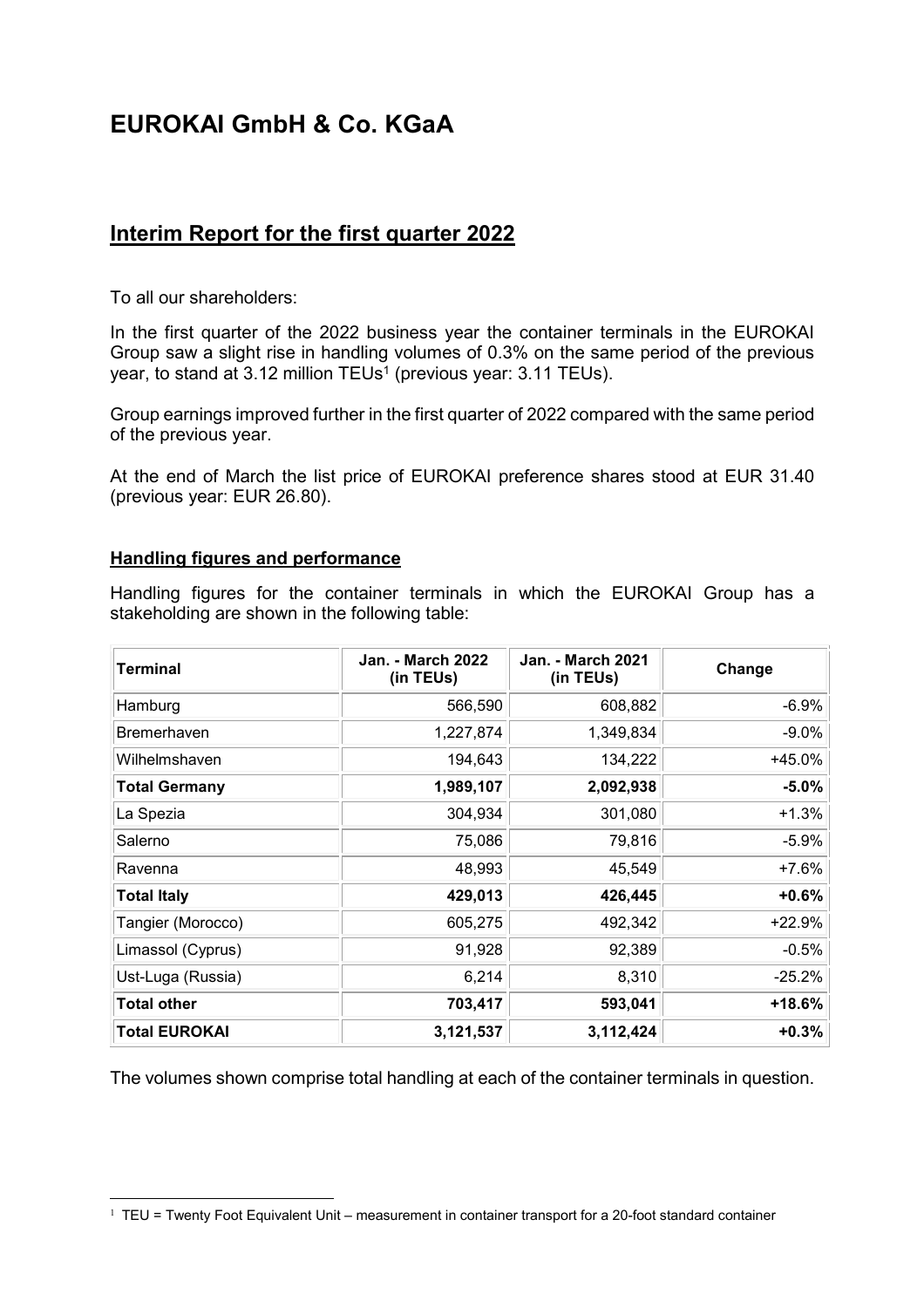#### **CONTSHIP Italia segment:**

In the first quarter of 2022 handling volumes at the CONTSHIP Italia Group totalled 429,013 TEUs, up 0.6% on the same period of the previous year (426,445 TEUs).

Due to the rise in handling and earnings at La Spezia, due also to the upswing in income contribution by the container terminal in Tangier – here particularly from Tangier Alliance S.A. – earnings for the CONTSHIP Italia Group improved significantly in the first quarter of 2022 compared with the same period of the previous year. Despite the disruptions to global supply chains caused by the pandemic and the resulting ship delays due to persistently increased storage revenues, earnings also had a positive impact in Italy.

# **EUROGATE segment:**

Handling volumes for the EUROGATE Group at the German terminals fell in the period under review by a total of -5.0% compared with the same period of the previous year, to stand at 1,989,107 TEUs (previous year: 2,092,938 TEUs). The Wilhelmshaven terminal, however, once again showed a considerable rise in volume, standing at 45.0%.

Handling volumes at the other stakeholdings abroad continued on their upward course in the first quarter of 2022, with growth totalling 18.6%, due to the positive trend in handling at Tangier.

Disruptions to global supply chains caused by the pandemic and the war in Ukraine and the resulting ship delays remain unchanged. Long standing times for containers in the terminals lead to productivity restrictions, though earnings from storage charges continue high. Despite the concomitant operating challenges, earnings at the EUROGATE Group improved considerably in the first quarter of 2022 compared with the same period of the previous year.

# **Major events following the reporting cut-off day**

At the end of April 2022 the EU Commission approved the takeover by Hapag-Lloyd Aktiengesellschaft, Hamburg, announced in September 2021, of the 30% stake in EUROGATE Container Terminal Wilhelmshaven GmbH & Co. KG and the 50% stake in Rail Terminal Wilhelmshaven GmbH held by APM Terminals. Transfer of the shares to Hapag-Lloyd was made on 29 April 2022. EUROGATE will continue to hold the remaining shares.

On May 10, 2022, the Damietta Alliance signed the Concession Agreement for the construction and operation of a new container terminal in Damietta, Egypt. In addition to Hapag-Lloyd Damietta GmbH (39%), Contship Damietta S.r.l. (29.5%) and EUROGATE Damietta GmbH (29.5%) hold shares in the "Damietta Alliance Container Terminal S.A.E." two other partners, the Middle East Logistics & Consultants Group and Ship & C.R.E.W. Egypt S.A.E., will each hold 1% of the shares.

The new Terminal 2 in the port of Damietta, with a total capacity of 3.3 million TEUs, is expected to be commissioned in 2024 and will serve as Hapag-Lloyd's strategic hub in the Eastern Mediterranean. The term of the concession is 30 years.